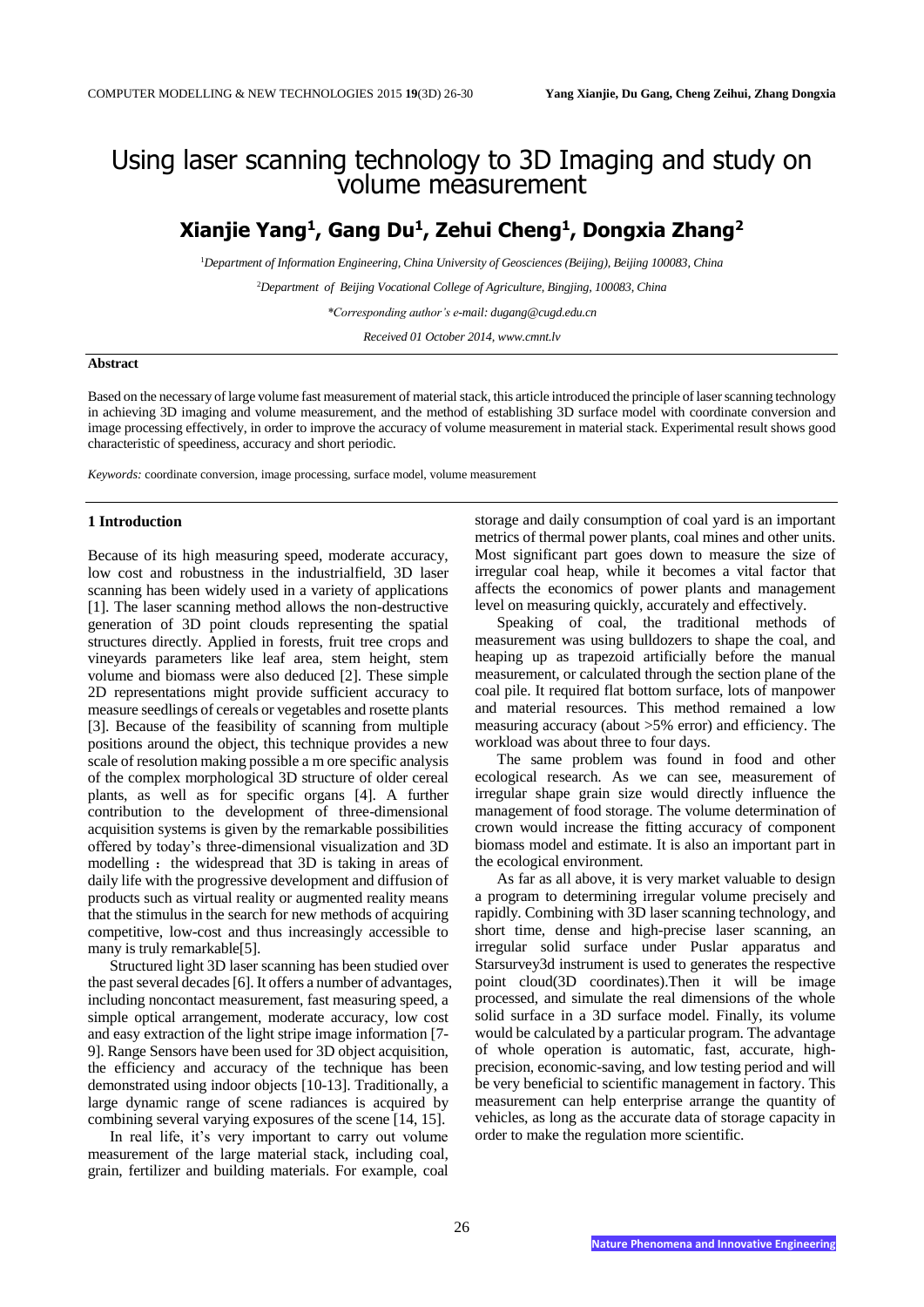### **2 Relative work**

With the development of measurement technology, foreign measurements mainly include binocular photogrammetry, 2D laser scanners measurements, and 3D laser scanners measurements.

Binocular Stereo Vision is an important form of machine vision. Based on the principle of parallax, using the imaging equipment to get two image of detected objects from different locations. It obtains the 3D geometric information by calculating the position deviation between the corresponding points of the image. However, in terms of large scale stock yard, it is not good using binocular stereo vision for volume measuring because of its large area .Besides, it will causes the poor robustness problem by using self-calibration of camera.

The 2D laser scanning technology is using 2D laser scanners to determine the section of two-dimensional coordinates. Displacement sensors and angular sensors are used to achieve the orientation of the 3rd coordinate. Combining with two data sets, it shows a large number of discrete coordinate points in the entire field. So we can calculate the volume of coal pile with the TIN triangulation algorithms. In other words, firstly coal pile surface point in the projection surface can get a large number of discrete point coordinates of the bottom surface, that is, three dimensional coordinate system turned into a two dimensional coordinate system. Secondly, the twodimensional coordinates points of bottom turn into triangular meshes. The last, we connect the points of surface and the points of bottom longitudinal, hence we will attain a lot of straight triangular prism. All three prisms accumulated can be derived the volume value of material. All three prisms are disjoint and adjacent to each other, so the accumulated value can be expressed as below:

$$
V = V_1 + V_2 + V_3 + \dots + V_i + \dots + V_n = \sum_{1=0}^{n} V_i
$$
 (1)

In the Equation, the most important step is calculating the volume of the triangular prisms. Every triangular prism can be divided into a regular triangular prism and a tetrahedron by using an accurate algorithm, that is to say, the volume of target is the summation of the regular triangular prism and the tetrahedron, making it easy to calculate the volume. However, it is hard to calculate the volume of irregular tetrahedral. The Euler equations, matrix and vector was used as well as costing great workload and very inconvenient.

### **3 The measurement of B-spline**

In the process of laser scanning, it is difficult to obtain all data in the same point. The measuring instrument is moved, known as moving stations. After moving stations, the measured data is different because of the changing location. At this time, all of the data should be integrated into the same coordinate system.

### 3.1 OBTAINING THE COORDINATE OF CONTROL **POINT**

We use two coordinate systems before moving as an example. In Figure 1,  $O<sub>1</sub>$  is used as a measuring instrument before moving in coordinate systems, and  $O_2$  as a measuring instrument after. The origin vector of  $O_1$  and  $O_2$  is (a, b, c).



FIGURE 1 Moving station before and after

In each coordinate system, there is a positive direction in the x axis. Direction angle anticlockwise starts from the north direction, and ends in the angle of direction. These angles in two coordinate systems can be calculated through all direction angles. In Figure 2, the  $\Phi$  is the angle between two coordinate systems.



FIGURE 2 Coordinates conversion map

The angle of  $\gamma$  can be calculated by the x-axis orientation in  $O_1$  coordinate system, or by the x-axis angle in  $O_2$ coordinate system with the angle in the direction of the P point. Setting the coordinate of P as (Px1, Py1, Pz1) in the coordinate system. Then we can obtain:

$$
Px1 = OP \cdot \sin \gamma \,,\tag{2}
$$

$$
Py1 = OP \cdot \cos\gamma \tag{3}
$$

Setting the coordinate of P is (Px2, Py2, Pz2). Then we can obtain:

$$
Px2 = OP \cdot \cos(\frac{\pi}{2} - \lambda - \phi),\tag{4}
$$

$$
Py2 = OP \cdot \sin(\frac{\pi}{2} - \lambda - \phi) \,. \tag{5}
$$

Thus, the conversion of P is derived in two coordinate system: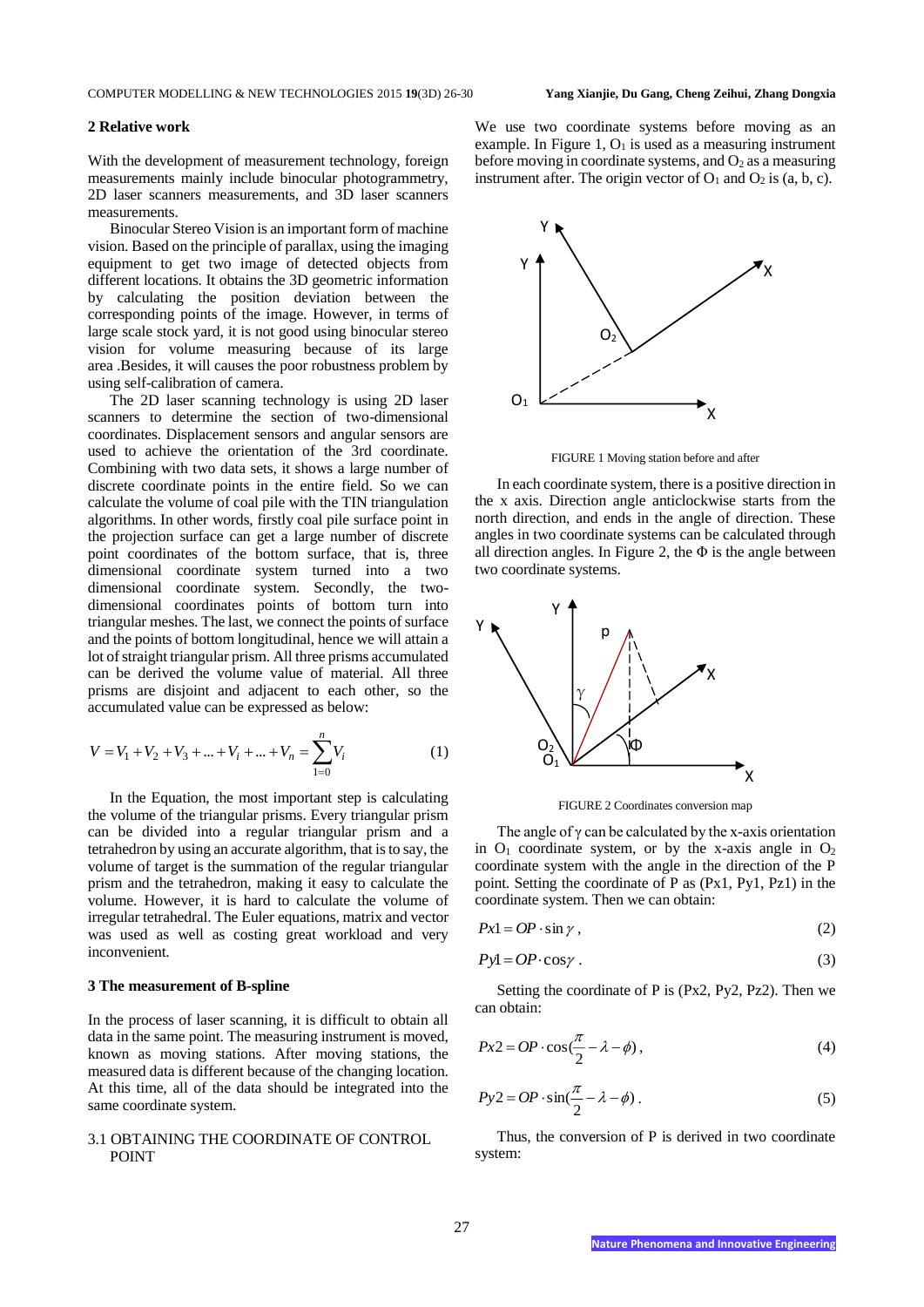### $= Px1 \cdot \frac{\sin(\gamma +$ γ  $(\gamma + \phi)$ sin  $2 = Px1 \cdot \frac{\sin(\gamma + \phi)}{1} + a,$  (6)

$$
Py2 = Py1 \cdot \frac{\cos(\gamma + \phi)}{\cos \gamma} + b \,,\tag{7}
$$

$$
Pz2 = Pz1 + c \tag{8}
$$

### 3.2 THE MEASUREMENT OF B-SPLINE CURVE

$$
P(t) = \sum_{i=0}^{n} P_i N_{i,k}(t), \quad (t_{\min} \le t \le t_{\max}, \ 2 \le k \le n+1)
$$
\n(9)

$$
N_{i,1}(t) = \begin{cases} 1, & t_i < t < t_{i+1} \\ 0, & \text{Otherwise} \end{cases}
$$
 (10)

$$
N_{i,k}(t) = \frac{t - t_i}{t_{i+k-1} - t_i} N_{i,k-1}(t) + \frac{t_{i+k} - t}{t_{i+k} - t_{i+1}} N_{i+1,k-1}(t) ,
$$
 (11)

$$
P(u,v) = \sum_{k_u=0}^{n_u} \sum_{k_v=0}^{n_v} P_{k_u k_v} \cdot B_{k_u k_v}(u) \cdot B_{k_u k_v}(v) \,. \tag{12}
$$

### **4 Comparative analyses of the traditional method and B-spline curves**

degree of fitting to simulate practical model of coal pile. Finally, using the differential principle to get volume of the coal. There will be some errors, but the results were amended so that error is acceptable.

| $Px2 = Px1 \cdot \frac{\sin(y + \varphi)}{\sin y} + a$ ,<br>(6)                                                                                                                                                                                                                                                                                                                                                                                                                                                                                                            | Finally, using the differential principle to get volume of the<br>coal. There will be some errors, but the results were<br>amended so that error is acceptable.                                                                                                                                                                                                                                                                                                                                 |  |  |
|----------------------------------------------------------------------------------------------------------------------------------------------------------------------------------------------------------------------------------------------------------------------------------------------------------------------------------------------------------------------------------------------------------------------------------------------------------------------------------------------------------------------------------------------------------------------------|-------------------------------------------------------------------------------------------------------------------------------------------------------------------------------------------------------------------------------------------------------------------------------------------------------------------------------------------------------------------------------------------------------------------------------------------------------------------------------------------------|--|--|
| $Py2 = Py1 \cdot \frac{\cos(y + \phi)}{\cos y} + b$ ,<br>(7)                                                                                                                                                                                                                                                                                                                                                                                                                                                                                                               | TABLE 1 Comparative analysis of the traditional method and B-spline                                                                                                                                                                                                                                                                                                                                                                                                                             |  |  |
| $Pz^2 = Pz^2 + c$ .<br>(8)                                                                                                                                                                                                                                                                                                                                                                                                                                                                                                                                                 | curves                                                                                                                                                                                                                                                                                                                                                                                                                                                                                          |  |  |
| 3.2 THE MEASUREMENT OF B-SPLINE CURVE                                                                                                                                                                                                                                                                                                                                                                                                                                                                                                                                      | <b>Advantages</b><br><b>Disadvantages</b><br>Binocular<br>High precision, Fast<br>Difficult to measure<br>Photogrammetry<br>operation, Device<br>large objects, Poor<br>structure is simple<br>robustness                                                                                                                                                                                                                                                                                       |  |  |
| The Equation of B-spline curve is defined as:                                                                                                                                                                                                                                                                                                                                                                                                                                                                                                                              | Two-dimensional<br>Applies only to<br>Complex<br>laser scanning<br>regular objects<br>calculation to<br>irregular volume                                                                                                                                                                                                                                                                                                                                                                        |  |  |
| $P(t) = \sum_{i=0}^{n} P_i N_{i,k}(t)$ , $(t_{\min} \le t \le t_{\max}, 2 \le k \le n+1)$<br>(9)                                                                                                                                                                                                                                                                                                                                                                                                                                                                           | B-spline curves<br>Economic and<br>B-spline is more<br>rapidly, High<br>complex than<br>precision, High<br>Bezier splines,<br>surface fitting<br>Devices require                                                                                                                                                                                                                                                                                                                                |  |  |
| In this Equation, $P_i$ (i=0,1,, <i>n</i> ) control ( <i>n</i> +1) vertex in<br>polygon, and $N_{i,k}(t)$ (i=0,1,n) is called B-spline basis<br>iunction of k-order( $k-1$ th). The range of parameters t<br>depends on other parameter selection of B-spline. K is a<br>irst-order parameters and order parameters can be assigned<br>to any integer from 2 to $n+1$ . In fact, it can also be set to 1,<br>but it happens to be the control point itself. Local control of<br>B-spline can be expressed by the mixture functions which<br>are defined in the range of t. | high performance<br>By comparison, we can see that B-spline curves used for<br>volume measurement has a higher fitting degree. Besides, it<br>can also measure large or irregularly objects. In conclusion,<br>application of B-spline curve is more extensive.<br><b>5 Experiment simulation</b><br>Though the experiment simulation, we will better to                                                                                                                                        |  |  |
| The mixture of b-spline basis function is defined by the<br>ecursive of deBoor - Cox:                                                                                                                                                                                                                                                                                                                                                                                                                                                                                      | understand how the B-spline curves work.                                                                                                                                                                                                                                                                                                                                                                                                                                                        |  |  |
| $N_{i,1}(t) = \begin{cases} 1, & t_i < t < t_{i+1} \\ 0, & \text{Otherwise} \end{cases}$ ,<br>(10)                                                                                                                                                                                                                                                                                                                                                                                                                                                                         | 5.1 B-SPLINE SURFACE MODELING EXPERIMENT                                                                                                                                                                                                                                                                                                                                                                                                                                                        |  |  |
|                                                                                                                                                                                                                                                                                                                                                                                                                                                                                                                                                                            | There are three coordinates for each control point, X, Y, Z,<br>it builds a class based on the coordinates:                                                                                                                                                                                                                                                                                                                                                                                     |  |  |
| $N_{i,k}(t) = \frac{t - t_i}{t_{i+k-1} - t_i} N_{i,k-1}(t) + \frac{t_{i+k} - t}{t_{i+k} - t_{i+1}} N_{i+1,k-1}(t)$<br>(11)                                                                                                                                                                                                                                                                                                                                                                                                                                                 | class Point3D                                                                                                                                                                                                                                                                                                                                                                                                                                                                                   |  |  |
| B-splines can be designed as a curve by changing the<br>number of control points without number of polynomial.<br>You can also add or modify the number of control points to<br>control the shape of the curve.<br>B-spline surface is made up of two B-spline curve in the<br>lirection of intersecting grid with the Equation:                                                                                                                                                                                                                                           | public:<br>double $x, y, z;$<br>public:<br>Point3D(double thisx, double thisy, double thisz)<br>$x = thisx$ ; $y = thisy$ ;<br>z=thisz;                                                                                                                                                                                                                                                                                                                                                         |  |  |
|                                                                                                                                                                                                                                                                                                                                                                                                                                                                                                                                                                            | $\}$ ;                                                                                                                                                                                                                                                                                                                                                                                                                                                                                          |  |  |
| $P(u,v) = \sum_{n}^{n_u} \sum_{n}^{n_v} P_{k_u k_v} \cdot B_{k_u k_v}(u) \cdot B_{k_u k_v}(v)$ .<br>(12)                                                                                                                                                                                                                                                                                                                                                                                                                                                                   | In order to facilitate the description of the experimental<br>process, we can input the experimental data to test the results<br>and the control point is stored as a three dimensional array.                                                                                                                                                                                                                                                                                                  |  |  |
| In the formula, the vector $P_{k_{u}k_{v}}$ specifies the location of                                                                                                                                                                                                                                                                                                                                                                                                                                                                                                      | <b>TABLE 2 Control points</b>                                                                                                                                                                                                                                                                                                                                                                                                                                                                   |  |  |
| he control point $(n_u + 1) \cdot (n_v + 1)$ . B-spline surface has the                                                                                                                                                                                                                                                                                                                                                                                                                                                                                                    | <b>Points</b>                                                                                                                                                                                                                                                                                                                                                                                                                                                                                   |  |  |
| same property compared with B-spline curves. The value of<br>the selected parameter $d_u$ and $d_v$ determine the times of<br>polynomial number $d_u$ -1 and $d_v$ -1. Choosing the knot vector<br>For each surface parameters $u$ and $v$ , it was used to determine<br>he range of mixed function parameters.                                                                                                                                                                                                                                                            | (0,1,80)<br>(0,60,20)<br>(0,20,60)<br>(0, 40, 40)<br>(0.87, 0.5, 80)<br>(17.4, 10.55)<br>(34.8, 20, 35)<br>(52.2, 30, 15)<br>$(0.87, -0.5, 75)$<br>$(17.4,-10,60)$<br>$(34.8,-20,40)$<br>$(52.2,-30,20)$<br>$(0,-1,80)$<br>$(0,-20,55)$<br>$(0,-40,35)$<br>$(0,-60,15)$<br>$(-0.87,-0.5,75)$<br>$(-17.4,-10,60)$<br>$(-34.8,-20,-40)$<br>$(-52.2,-30,20)$<br>$(-0.87,-0.5,75)$<br>$(-17.4, 10, 55)$<br>$(-34.8, 20, 35)$<br>$(-52.2,-30,15)$<br>(0,1,80)<br>(0,20,60)<br>(0,40,40)<br>(0,60,20) |  |  |
| 4 Comparative analyses of the traditional method and<br><b>B</b> -spline curves                                                                                                                                                                                                                                                                                                                                                                                                                                                                                            | The total control points are:                                                                                                                                                                                                                                                                                                                                                                                                                                                                   |  |  |
|                                                                                                                                                                                                                                                                                                                                                                                                                                                                                                                                                                            | $(n_u + 1) \cdot n_v + 1 = (3 + 1) \cdot 6 + 1$ , $n_u = 3$ , $n_v = 6$ .                                                                                                                                                                                                                                                                                                                                                                                                                       |  |  |
| In this work, the polar axis is converted to space rectangular<br>coordinate system through obtaining azimuth and distance<br>between target point and the station by laser scanning. The<br>reference frame is used to find the basic laws of moving<br>station. Then using B-spline surfaces which have higher                                                                                                                                                                                                                                                           | In the platform of OPENGL, the drawings of control<br>points are shown in Figure 3. It mainly lies on four surfaces:                                                                                                                                                                                                                                                                                                                                                                            |  |  |
|                                                                                                                                                                                                                                                                                                                                                                                                                                                                                                                                                                            |                                                                                                                                                                                                                                                                                                                                                                                                                                                                                                 |  |  |
|                                                                                                                                                                                                                                                                                                                                                                                                                                                                                                                                                                            | 28                                                                                                                                                                                                                                                                                                                                                                                                                                                                                              |  |  |
|                                                                                                                                                                                                                                                                                                                                                                                                                                                                                                                                                                            | <b>Nature Phenomena and Innovative Engineering</b>                                                                                                                                                                                                                                                                                                                                                                                                                                              |  |  |

### **5 Experiment simulation**

### 5.1 B-SPLINE SURFACE MODELING EXPERIMENT

TABLE 2 Control points

| <b>Points</b>      |                  |                   |                  |
|--------------------|------------------|-------------------|------------------|
| (0,1,80)           | (0,20,60)        | (0,40,40)         | (0,60,20)        |
| (0.87, 0.5, 80)    | (17.4, 10.55)    | (34.8, 20.35)     | (52.2, 30.15)    |
| $(0.87, -0.5, 75)$ | $(17.4,-10.60)$  | $(34.8,-20,40)$   | $(52.2,-30,20)$  |
| $(0,-1,80)$        | $(0,-20,55)$     | $(0,-40,35)$      | $(0,-60,15)$     |
| $(-0.87,-0.5,75)$  | $(-17.4,-10.60)$ | $(-34.8,-20,-40)$ | $(-52.2,-30,20)$ |
| $(-0.87,-0.5,75)$  | $(-17.4, 10.55)$ | $(-34.8, 20, 35)$ | $(-52.2,-30,15)$ |
| (0,1,80)           | (0,20,60)        | (0, 40, 40)       | (0,60,20)        |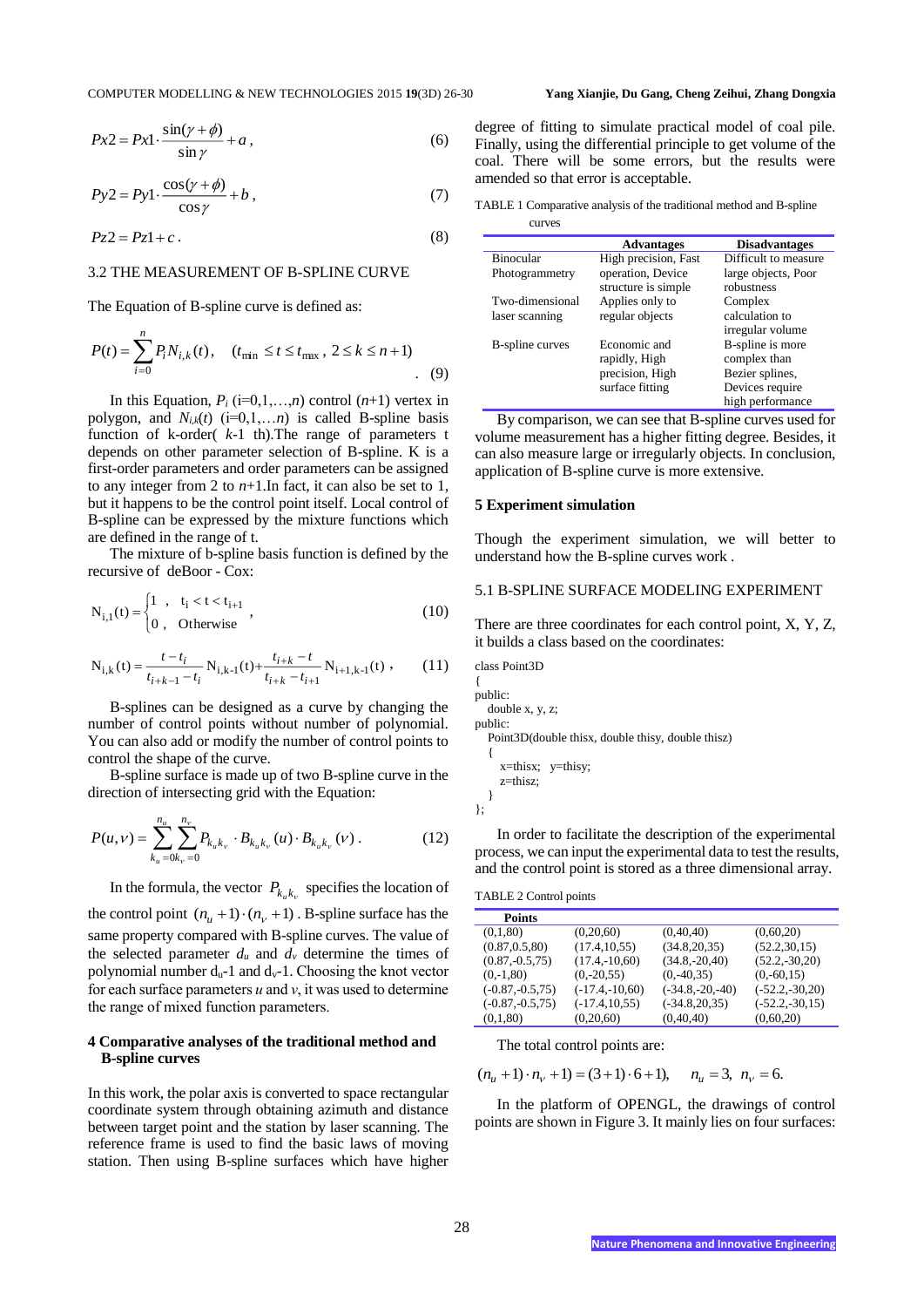### COMPUTER MODELLING & NEW TECHNOLOGIES 2015 **19**(3D) 26-30 **Yang Xianjie, Du Gang, Cheng Zeihui, Zhang Dongxia**

# R. Solina cunias

FIGURE 3 Control point of the drawing

Setting  $d_u = d_v = 3$ , the number of vector nodes in *u* direction is  $n_u+d_u+1=7$  and the number of vector nodes in *v* direction is  $n_v+d_v+1=10$ . Control points have formed a closed curve. Set the knot vector for uniform B-spline curve, and nodes at both ends are repeat, and in the middle the node spacing is uniform.

By programming the B-spline surface, the simulation results are shown in Figure 4:





In order to research deeply, we rotate the image, that shown in Figure 3 and Figure 4 above.

# 5.2 CALCULATION THEORY AND EXPERIMENT

Through the B-spline surfaces, we can attain the points on the surface. We'll also regard the coal volumes as the sum of tiny elongated cube by using the ideas of calculus.

The coordinates of each point on the surface was calculated in the programming process is as follows:

```
Point3D calPuv(double u, double v)
{
  Point3D puv = Point3D(0,0,0);
  for (int ku = 0; ku <= nu+1; ku ++)
    {
     for (int kv = 0; kv <= nv+1; kv ++)
      {
       puv.x += \text{ctrlPts}[ku][kv].x
               * Bfunction(ku, du, u, uarray)
```
# \* Bfunction(kv, dv, v, varray); puv.y += ctrlPts[ku][kv].y

```
 * Bfunction(ku, du, u, uarray)
              * Bfunction(kv, dv, v, varray);
       puv.z += \text{ctrlPts}[kvl.z] * Bfunction(ku, du, u, uarray)
              * Bfunction(kv, dv, v, varray);
 }
   }
   return puv;
```
Bfunction () is the function of B-spline curves and surfaces, it uses a recursive formula called the deBoor-Cox to calculate.

Using the experimental data in the previous section, the total volume is 466619.888415.



FIGURE 5 The interface of image simulation

# **6 Conclusions**

}

This paper introduces the working principle of using laser scanning technology to achieve 3D imaging and volume measurement. In order to get a proper fitting surfaces, this paper uses the B-spline method. Compared with the traditional method of calculating, this method is more convenient for them. Meanwhile, using differential method to calculate the volumes, which have higher accuracy in the system.



FIGURE 6 3D laser scanner

This simulation results demonstrate the feasibility of the experiment. Meanwhile, through this experiment, we have concluded that measurement errors come from the location of control points in the system. Therefore, the working direction in the future is mainly to the control point selection, in order to make more realistic shapes of 3D imaging, and then the accuracy of volume measurement will also improve.